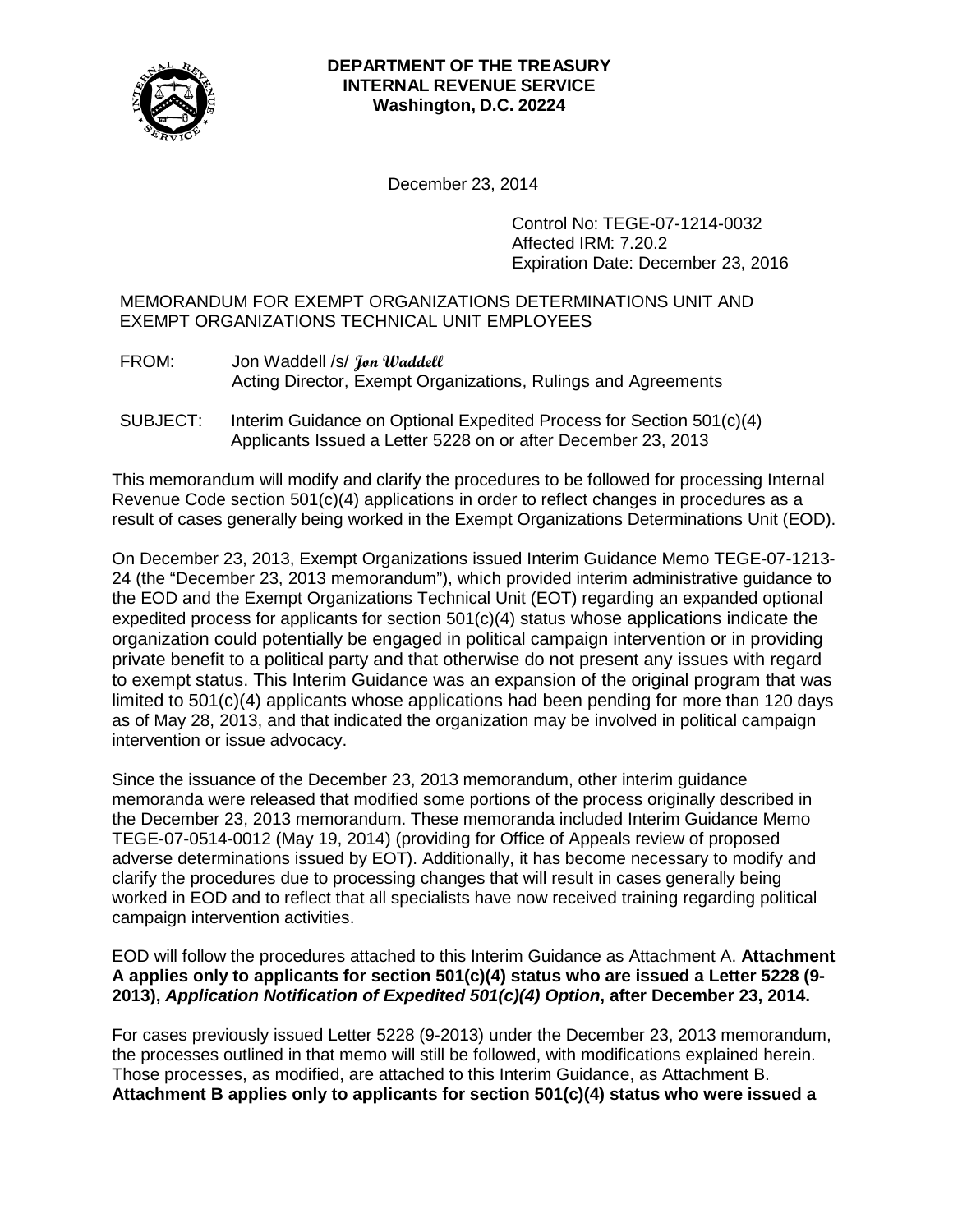#### **Letter 5228 (9-2013),** *Application Notification of Expedited 501(c)(4) Option***, between December 23, 2013 and December 23, 2014 pursuant to Interim Guidance Memorandum TEGE-07-1213-24.**

Applicants for section 501(c)(4) status who were issued a Letter 5228 (6-2013) before December 23, 2013, are subject to the original optional expedited process described in TEGE-07-0714-0022 (July 28, 2014).

The content of this memorandum will be incorporated in IRM 7.20.2.

Please contact the Director, Rulings and Agreements with any questions regarding the application of this memorandum.

cc: www.IRS.gov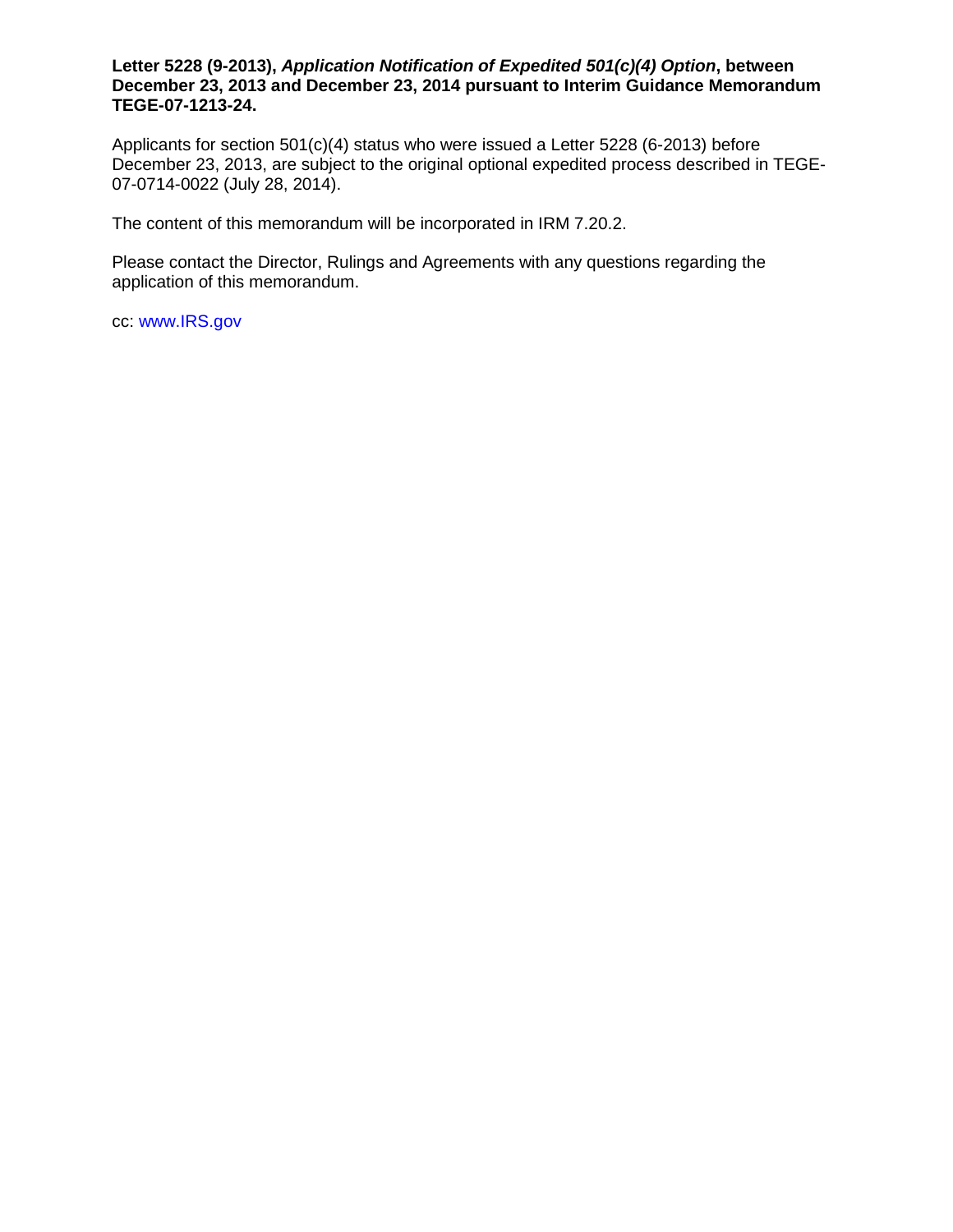# **Attachment A**

## **Procedures for EO Determinations for the Optional Expedited Process for Applicants for Section 501(c)(4) Status Who Are Issued a Letter 5228 After December 23, 2014**

Outlined below are the steps of a process for achieving expedited and fair processing of certain exemption applications (hereinafter, "pending applications") under section 501(c)(4), specifically, those applications for section  $501(c)(4)$  exemption that indicate the organization could potentially be engaged in political campaign intervention or providing private benefit to a political party (hereinafter, "political issues") and that otherwise do not present any issues with regard to exempt status. These steps specifically apply to those organizations that were issued a Letter 5228, *Application Notification of Expedited 50[1](#page-2-0)(c)(4) Option (9-2013)*,<sup>1</sup> after December 23,  $2014.<sup>2</sup>$  $2014.<sup>2</sup>$ 

## **Step 1: IRS Reviews for Issues Other than Political Issues**

The IRS will promptly review all pending applications to ensure that the application (1) is complete, (2) does not indicate any private inurement, and (3) does not present any other potential issues other than possible political campaign intervention or private benefit to a political party (hereinafter, collectively, "political issues").

If there are no issues other than possible political issues and a favorable determination cannot yet be issued based on the facts and circumstances currently contained in the application, the pending application will proceed to step 2.

If there are issues other than possible political issues, EOD will prepare and send out a development letter seeking additional information on those other issues. If the applicant sends a response that resolves these other open issues (i.e., the open issues other than the political issues) such that these issues are no longer a bar to granting exemption under section 501(c)(4), the pending application will proceed to step 2.

If any pending applications (including those with possible political issues) are determined ready to be granted favorable status, EOD will proceed to issuing the favorable determination letter and steps 2 through 5 will not apply to such applications.

# **Step 2: Offering Optional Expedited Process**

By letter to the applicant (Letter 5228), EOD will provide an optional expedited process for all pending applications for which there are no issues other than political issues and for which a favorable determination cannot yet be issued. The optional expedited process will permit these applicants to make representations under penalties of perjury regarding their past, current, and anticipated future political campaign intervention and social welfare activity. If the applicant makes the specified representations, EOD will send the applicant a favorable determination letter without further review and within one month of receipt of the signed representations.

<span id="page-2-0"></span> $1$  All references to Letter 5228 made in Attachment A are intended to refer to the Letter 5228 approved in September 2013 that was issued to certain applicants after December 23, 2014.

<span id="page-2-1"></span> $2$  For applicants who received Letter 5228 (6-2013) before December 23, 2013, the procedural steps for processing the applications are described under the original optional expedited process as described in Interim Guidance Memo TEGE-07-0714-0022 (July 28, 2014). For applicants who were issued Letter 5228 (9-2013) between December 23, 2013 and December 23, 2014, the steps contained in Attachment B to this Interim Guidance apply.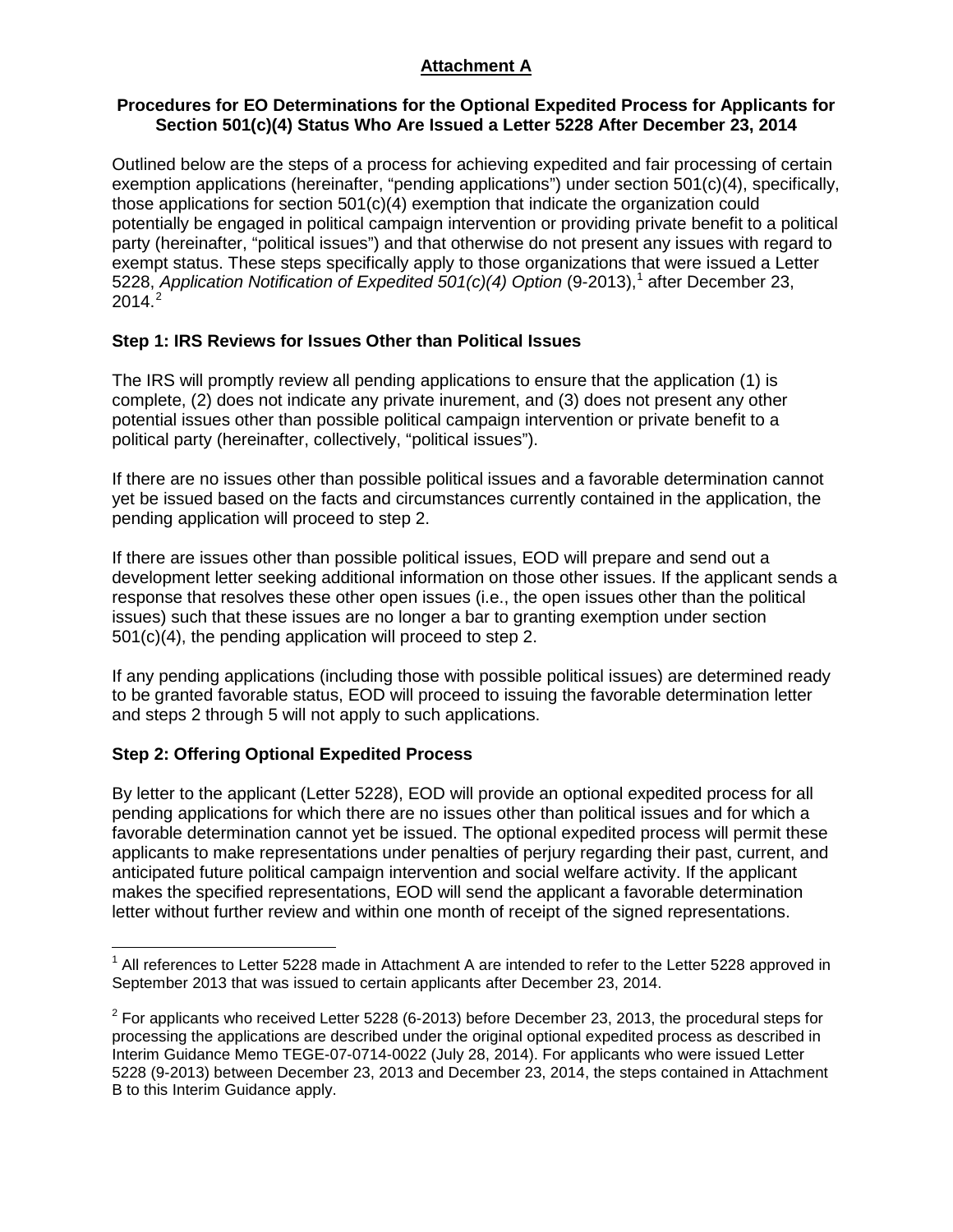This process is optional; applicants can determine whether they want to provide the representations, assuming they are able to do so, or whether they want the IRS to continue to review their application with regard to the possible political issues.

Letter 5228 will request a response by the applicant within 45 days.

### **Step 3: IRS Processing of Applications**

**Optional Expedited Process** — EOD will send any applicant that provides the representations under penalties of perjury a favorable determination within one month of receiving the signed representations.

An organization receiving Letter 5228 that provides the representations may be referred to Exempt Organizations Examinations Classification Unit (using Form 5666) for subsequent review.

**Regular Process** — If an applicant received Letter 5228 and does not provide the additional representations under the optional expedited process within 45 days from the date of the letter, EOD will review and process the pending application under Steps 4 and  $5<sup>3</sup>$  $5<sup>3</sup>$  $5<sup>3</sup>$ 

#### **Step 4: Reviewing the Pending Application Under the Regular Process – Documenting Review and Recommendations**

Review of the pending applications under the regular process will include review by EOD and EOD Quality Assurance (EODQA).

EOD will review the facts and circumstances in the pending application and any other materials to determine if the organization is operated primarily for social welfare purposes, including by evaluating possible political issues. The issues will be analyzed as quickly as possible under current law, using available resources in applying the law to the facts.

**Request for Additional Information:** If the specialist determines that the case requires development (e.g., cannot be closed on merit), the specialist will generally prepare Letter 1312, *Request for Additional Information*, using appropriate template development questions, with any modifications as necessary based upon the facts and circumstances . In determining whether the case requires additional development the specialist should review the application keeping in mind the streamlined concepts outlined in Interim Guidance Memorandum TEGE-07-0214-02, *Streamlined Processing Guidelines for All Cases*, dated February 28, 2014.

The specialist will submit the case and the draft of Letter 1312 to his or her manager for review within the timeframes outlined in IRM 7.20.2 for specialist's actions.

Within five days of receipt from the specialist, the group manager will review the case and the letter to ensure the additional information request letter complies with IRM 7.20.2.4.1 and the scope of the request is appropriate. Once the group manager is satisfied the additional information letter is proper, he or she will notify the specialist that the letter can be sent to the applicant.

<span id="page-3-0"></span><sup>&</sup>lt;sup>3</sup> The December 23, 2013 memorandum stated that EOD would "formally transfer the pending application to Exempt Organizations Technical." Applications will no longer be transferred to EOT and will instead be worked by EOD.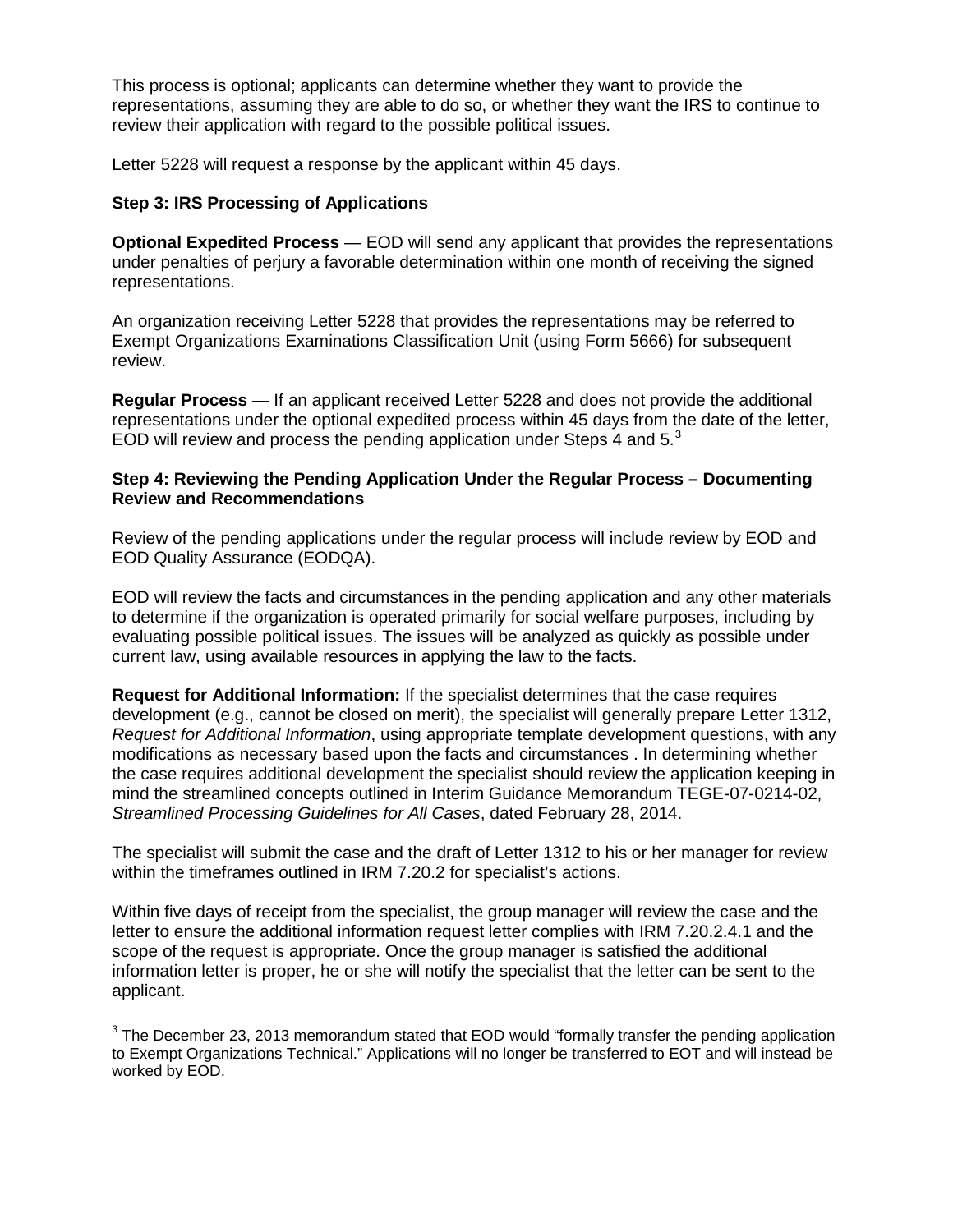Note: The group manager is no longer required to submit the case and the draft of Letter 1312 to EODQA for additional review prior to issuing the letter to the applicant.

Upon receipt of a complete response from the applicant, the specialist will make a determination on the qualification for exemption under section  $501(c)(4)$  (or another subsection if the application requested consideration under a different subsection following its initial request under section 501(c)(4)) based on the facts and circumstances in the pending application and current law. The specialist will prepare the appropriate determination approval letter or a proposed adverse determination letter.

**Adverse Recommendation:** If EOD's recommendation is for an adverse determination, the specialist will prepare a proposed adverse determination letter. In accordance with IRM 7.20.5, the proposed closed case will be sent to EODQA as a designated mandatory review case.

#### **Step 5: Appeals Review of Adverse Recommendations**

Any applicant issued a proposed adverse determination letter may request review of its application by the Office of Appeals. The process for requesting review by Appeals is described in the proposed adverse determination letter and in the annual revenue procedure that relates to determination letters.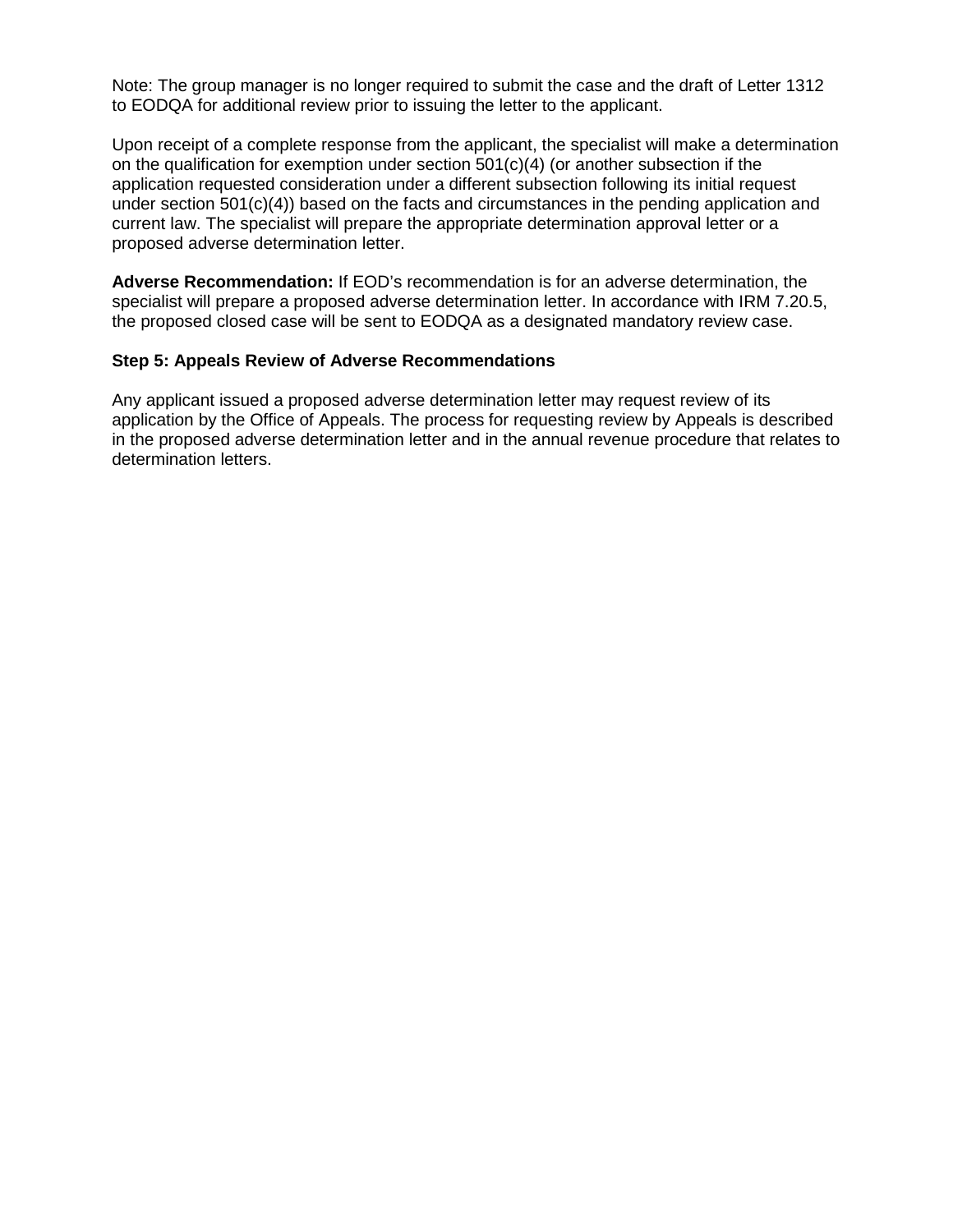# **Attachment B**

## **Procedures for EO Technical (or Its Successor) for the Optional Expedited Process for Applicants for Section 501(c)(4) Status Who Were Issued a Letter 5228 Between December 23, 2013 and December 23, 2014**

Outlined below are the steps of a process for achieving expedited and fair processing of certain exemption applications under section  $501(c)(4)$ , specifically, those applications for section 501(c)(4) exemption that indicate the organization could potentially be engaged in political campaign intervention or providing private benefit to a political party (hereinafter, political issues) and that otherwise do not present any issues with regard to exempt status. These steps specifically apply to those organizations that were issued a Letter 5228, *Application Notification of Expedited 501(c)([4](#page-5-0)) Option (9-2013)*,<sup>4</sup> between December 23, 2013 and December 23, 2014.

# **Step 1: IRS Reviews for Issues Other than Political Issues**

The IRS will promptly review all pending applications to ensure that the application (1) is complete, (2) does not indicate any private inurement, and (3) does not present any other potential issues other than possible political campaign intervention or private benefit to a political party (hereinafter, collectively, "political issues").

If there are no issues other than possible political issues, the pending application will proceed to step 2.

If there are issues other than possible political issues, EOD will prepare and send out a development letter seeking additional information on those other issues and informing the applicant it is eligible for the optional expedited process if/when such other issues are resolved. If the applicant sends a response that resolves these other open issues (i.e., the open issues other than the political issues) such that these issues are no longer a bar to granting exemption under  $\S$  501(c)(4), the pending application will proceed to step 2.

If any pending applications are determined ready to be granted favorable status, EOD will proceed to issuing the favorable determination letter and steps 2 through 4 will not apply to such applications.

# **Step 2: Offering Optional Expedited Process**

By letter to the applicant (Letter 5228), EOD will provide an optional expedited process for all pending applications for which there are no issues other than possible political issues. The optional expedited process will permit these applicants to make representations under penalties of perjury regarding their past, current, and anticipated future political campaign intervention and social welfare activity. If the applicant makes the specified representations, EOD will send the applicant a favorable determination letter without further review and within one month of receipt of the signed representations.

This process is optional; applicants can determine whether they want to provide the representations, assuming they are able to do so, or whether they want the IRS to continue to

<span id="page-5-0"></span><sup>&</sup>lt;sup>4</sup> All references to Letter 5228 made in Attachment B are intended to refer to the Letter 5228 approved in September 2013 that was issued to certain applicants between December 23, 2013 and December 23, 2014.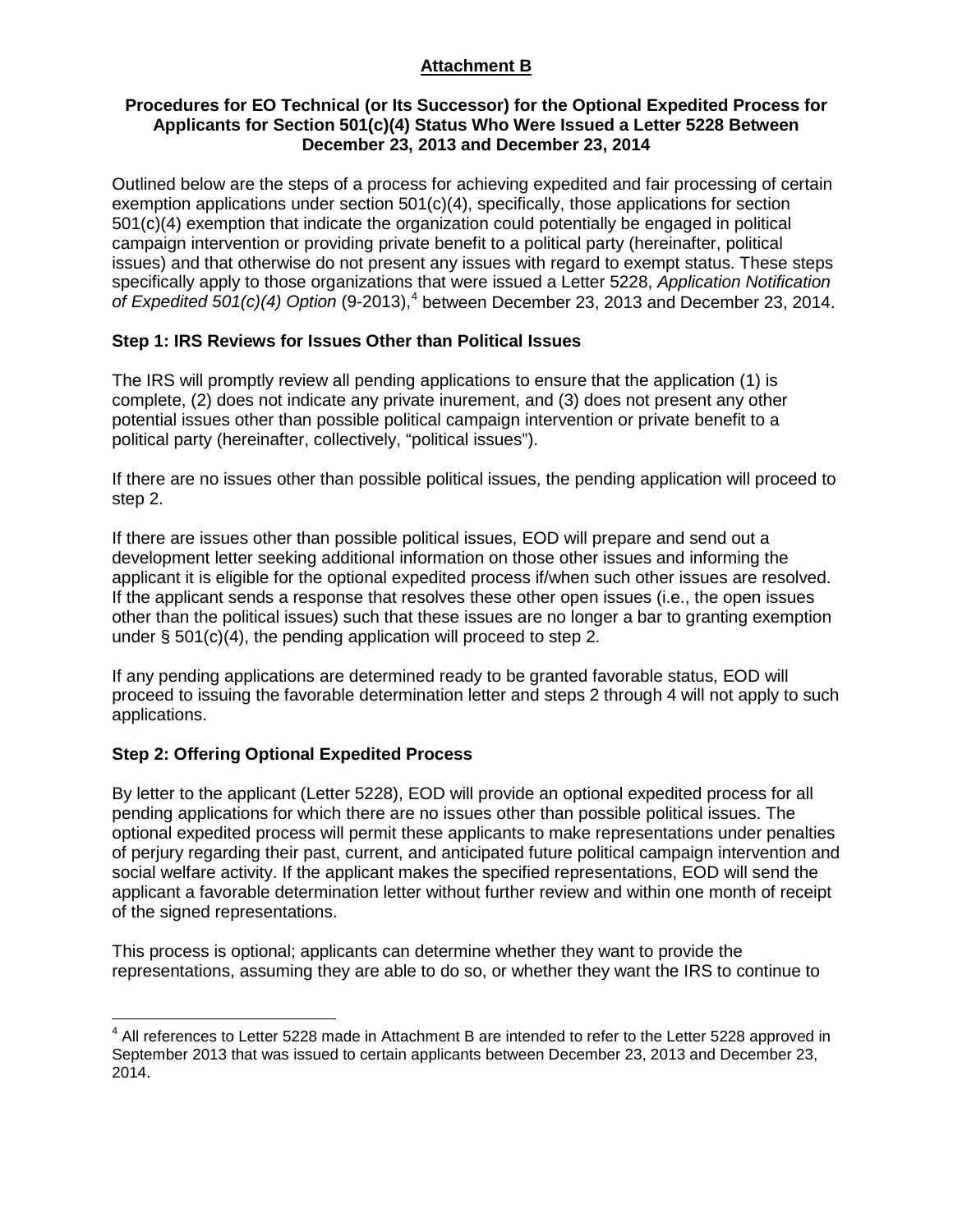review their application with regard to the possible political issues. Letter 5228 will request a response by the applicant within 45 days.

# **Step 3: IRS Processing of Applications**

**Optional Expedited Process** — EOD will send any applicant that provides the representations under penalties of perjury a favorable determination within one month of receiving the signed representations.

An organization receiving Letter 5228 that provides the representations may be referred to Exempt Organizations Examinations Classification Unit (using Form 5666) for subsequent review.

**Regular Process** — If an applicant received Letter 5228 and does not provide the additional representations under the optional expedited process within 45 days from the date of the letter, EOD will formally transfer the pending application to EOT, and EOT will review and process the pending application under Step 4.

### **Step 4: Reviewing the Pending Application Under the Regular Process – Documenting Review and Recommendations**

Review of the pending applications under the regular process will include review by EOT and (in some cases, as explained below) Chief Counsel attorneys and a second layer of review by supervisory personnel in Chief Counsel and Exempt Organizations.<sup>[5](#page-6-0)</sup>

EOT will review the facts and circumstances in the pending application and any other materials to determine if the organization is operated primary for social welfare purposes, including by evaluating the possible political issues. The issues will be analyzed as quickly as possible under current law, using available resources in applying the law to the facts.

Under the regular process, EOT will document $<sup>6</sup>$  $<sup>6</sup>$  $<sup>6</sup>$  its review of the pending application and its</sup> recommendation regarding a favorable or adverse determination.

**Favorable Recommendation:** If EOT determines the applicant is ready to be recognized as described in section 501(c)(4), EOT will issue the applicant a favorable determination.

**Request for Additional Information:** If EOT determines that it needs to request additional information regarding the possible political issues, EOT will prepare and send a letter requesting additional information.

**Adverse Recommendation:** If EOT's recommendation (either initially or after receiving a response to a request for additional information) is for an adverse determination, Chief Counsel

<span id="page-6-0"></span><sup>&</sup>lt;sup>5</sup> The December 23, 2013 memorandum said that review of pending applications would include, in some cases, review by a new Advocacy Application Review Committee (the "Review Committee"), which was to be "comprised of 3 career executives from the IRS and the Office of Chief Counsel," which were identified in a footnote as the "Director, EO; Commissioner (TE/GE); and Division Counsel/Associate Chief Counsel (TEGE), or their delegates." As discussed further in footnote 8, the process of referring cases to the Review Committee was superseded by Interim Guidance Memorandum TEGE-07-0514-0012 (May 19, 2014).

<span id="page-6-1"></span> $6$  Documentation will be done consistently through a template; reviewer will be noted by an identifying number rather than by name.